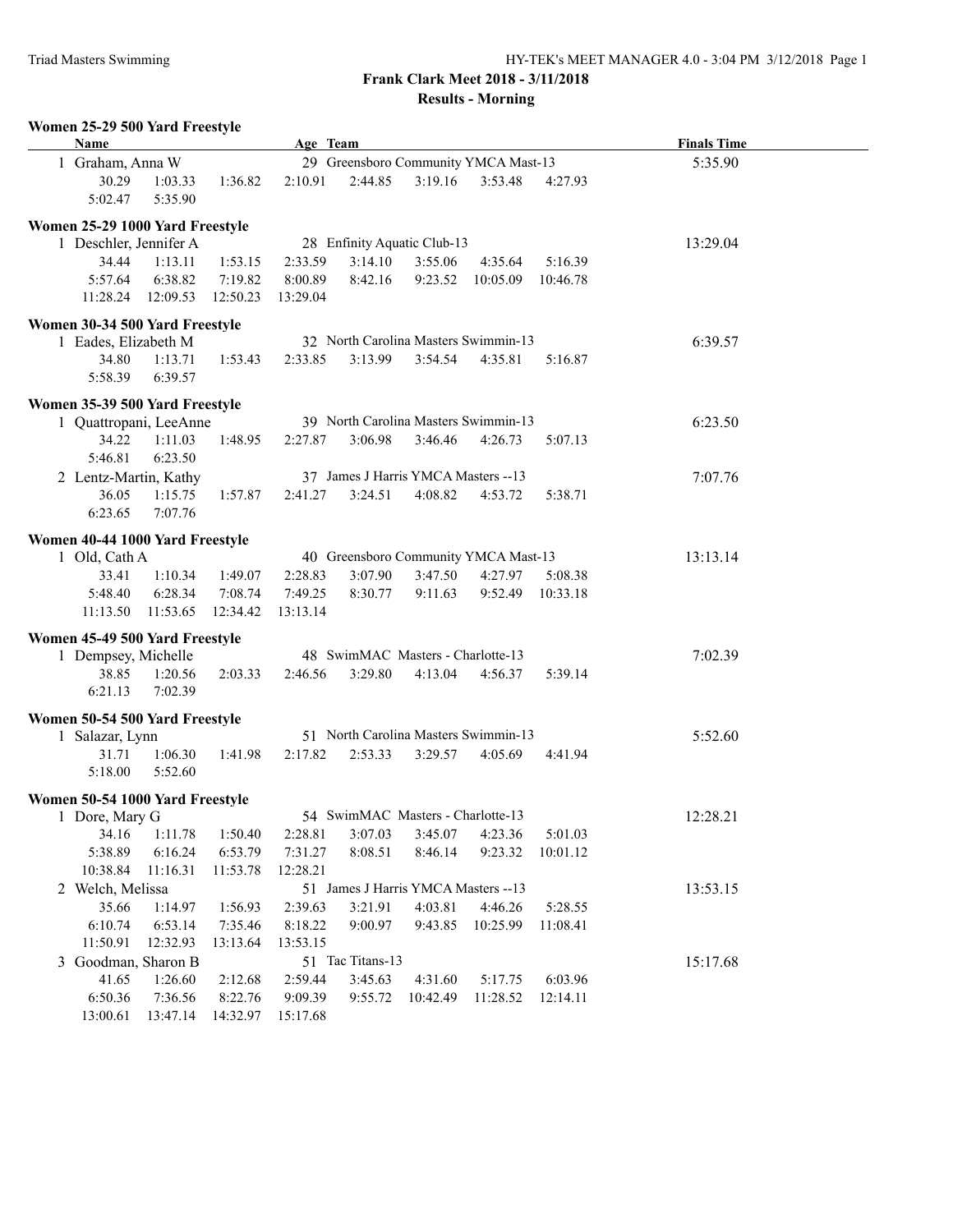## **Frank Clark Meet 2018 - 3/11/2018 Results - Morning**

| Women 55-59 1000 Yard Freestyle |                                                           |          |          |            |                                       |                                                 |          |          |
|---------------------------------|-----------------------------------------------------------|----------|----------|------------|---------------------------------------|-------------------------------------------------|----------|----------|
| 1 Maroclo, Christine A          |                                                           |          |          | 55 Uc13-13 |                                       |                                                 |          | 15:04.08 |
| 40.80                           | 1:25.24                                                   | 2:10.60  | 2:56.06  | 3:41.38    | 4:27.16                               | 5:12.76                                         | 5:58.46  |          |
| 6:44.33                         | 7:30.15                                                   | 8:15.88  | 9:01.48  | 9:47.04    | 10:32.92                              | 11:18.70                                        | 12:04.03 |          |
| 12:49.37                        | 13:34.66                                                  | 14:19.73 | 15:04.08 |            |                                       |                                                 |          |          |
| Women 60-64 500 Yard Freestyle  |                                                           |          |          |            |                                       |                                                 |          |          |
| 1 Harrison, Melissa T           |                                                           |          |          | 62 Uc15-15 |                                       |                                                 |          | 7:49.60  |
| 45.01                           | 1:31.05                                                   | 2:18.77  | 3:06.96  | 3:54.78    | 4:42.58                               | 5:29.91                                         | 6:17.31  |          |
| 7:04.13                         | 7:49.60                                                   |          |          |            |                                       |                                                 |          |          |
| 2 Sperry, Jenny                 |                                                           |          |          |            |                                       | 60 North Carolina Masters Swimmin-13            |          | 9:57.72  |
| 48.26                           | 1:46.21                                                   | 2:48.18  | 3:50.66  | 4:53.52    | 5:55.59                               | 6:57.46                                         | 7:59.17  |          |
| 9:01.02                         | 9:57.72                                                   |          |          |            |                                       |                                                 |          |          |
|                                 |                                                           |          |          |            |                                       |                                                 |          |          |
| Men 25-29 500 Yard Freestyle    |                                                           |          |          | 25 Uc13-13 |                                       |                                                 |          | 5:04.49  |
| 1 Fox, Will M<br>25.39          | 54.07                                                     | 1:23.56  | 1:53.75  | 2:24.78    |                                       |                                                 |          |          |
|                                 |                                                           |          |          |            | 2:56.14                               | 3:27.82                                         | 3:59.98  |          |
| 4:32.58                         | 5:04.49                                                   |          |          |            |                                       |                                                 |          |          |
| Men 25-29 1000 Yard Freestyle   |                                                           |          |          |            |                                       |                                                 |          |          |
| 1 Jones, Kevin J                |                                                           |          |          | 28 Uc13-13 |                                       |                                                 |          | 11:39.33 |
| 28.28                           | 59.47                                                     | 1:31.03  | 2:03.56  | 2:36.82    | 3:11.28                               | 3:46.81                                         | 4:22.48  |          |
| 4:58.95                         | 5:35.75                                                   | 6:12.30  | 6:49.40  | 7:26.00    | 8:02.42                               | 8:38.53                                         | 9:14.46  |          |
| 9:50.68                         | 10:27.15                                                  | 11:03.17 | 11:39.33 |            |                                       |                                                 |          |          |
| Men 30-34 500 Yard Freestyle    |                                                           |          |          |            |                                       |                                                 |          |          |
| 1 Dellanoce, Michael            |                                                           |          |          |            | 33 Raleigh Area Masters-13            |                                                 |          | 5:09.32  |
| 28.79                           | 58.57                                                     | 1:29.32  | 2:00.57  | 2:32.07    | 3:03.67                               | 3:35.25                                         | 4:06.91  |          |
| 4:38.53                         | 5:09.32                                                   |          |          |            |                                       |                                                 |          |          |
|                                 |                                                           |          |          |            |                                       |                                                 |          |          |
| Men 40-44 1000 Yard Freestyle   |                                                           |          |          |            |                                       |                                                 |          |          |
| 1 Griffin, Jay<br>28.83         | 59.21                                                     | 1:30.52  | 2:01.87  | 2:33.35    | 42 Raleigh Area Masters-13<br>3:04.67 | 3:36.33                                         | 4:07.88  | 10:21.11 |
| 4:39.50                         | 5:11.14                                                   | 5:42.44  | 6:13.57  | 6:44.80    | 7:16.21                               | 7:47.49                                         | 8:18.78  |          |
| 8:49.98                         | 9:20.99                                                   | 9:51.72  | 10:21.11 |            |                                       |                                                 |          |          |
|                                 |                                                           |          |          |            |                                       |                                                 |          |          |
| Men 45-49 1000 Yard Freestyle   |                                                           |          |          |            |                                       |                                                 |          |          |
| 1 Rubacky, Mark S               |                                                           |          |          |            | 48 Raleigh Area Masters-13            |                                                 |          | 11:28.00 |
| 31.54                           | 1:05.25                                                   | 1:39.70  | 2:14.70  | 2:49.26    | 3:23.96                               | 3:58.70                                         | 4:33.52  |          |
| 5:08.88                         | 5:44.18                                                   | 6:18.75  | 6:53.57  | 7:28.36    | 8:03.28                               | 8:38.04                                         | 9:12.54  |          |
| 9:47.03                         | 10:21.80                                                  | 10:56.01 | 11:28.00 |            |                                       |                                                 |          |          |
| Men 50-54 1000 Yard Freestyle   |                                                           |          |          |            |                                       |                                                 |          |          |
| 1 Smith, Stratton               |                                                           |          |          |            | 53 SwimMAC Masters - Charlotte-13     |                                                 |          | 11:47.45 |
| 33.21                           | 1:07.73                                                   | 1:42.93  | 2:18.60  | 2:54.57    | 3:30.24                               | 4:06.38                                         | 4:42.05  |          |
| 5:17.98                         | 5:53.78                                                   | 6:28.89  | 7:04.50  | 7:40.26    | 8:15.67                               | 8:51.27                                         | 9:27.05  |          |
| 10:02.52                        | 10:38.26                                                  | 11:13.63 | 11:47.45 |            |                                       |                                                 |          |          |
| Men 60-64 500 Yard Freestyle    |                                                           |          |          |            |                                       |                                                 |          |          |
| 1 Cottam, James A               | 5:42.67                                                   |          |          |            |                                       |                                                 |          |          |
| 33.04                           | 1:07.50                                                   | 1:42.23  | 2:16.97  | 2:51.38    | 3:25.61                               | 61 North Carolina Masters Swimmin-13<br>4:00.06 | 4:34.73  |          |
| 5:08.93                         | 5:42.67                                                   |          |          |            |                                       |                                                 |          |          |
|                                 | 63 Greensboro Community YMCA Mast-13<br>2 Miller, Jamie A |          |          |            |                                       |                                                 |          | 10:42.56 |
| 58.45                           | 2:04.23                                                   | 3:13.93  | 4:21.51  | 5:28.12    |                                       | 7:39.59                                         | 8:46.97  |          |
| 9:47.96                         | 10:42.56                                                  |          |          |            |                                       |                                                 |          |          |
|                                 |                                                           |          |          |            |                                       |                                                 |          |          |